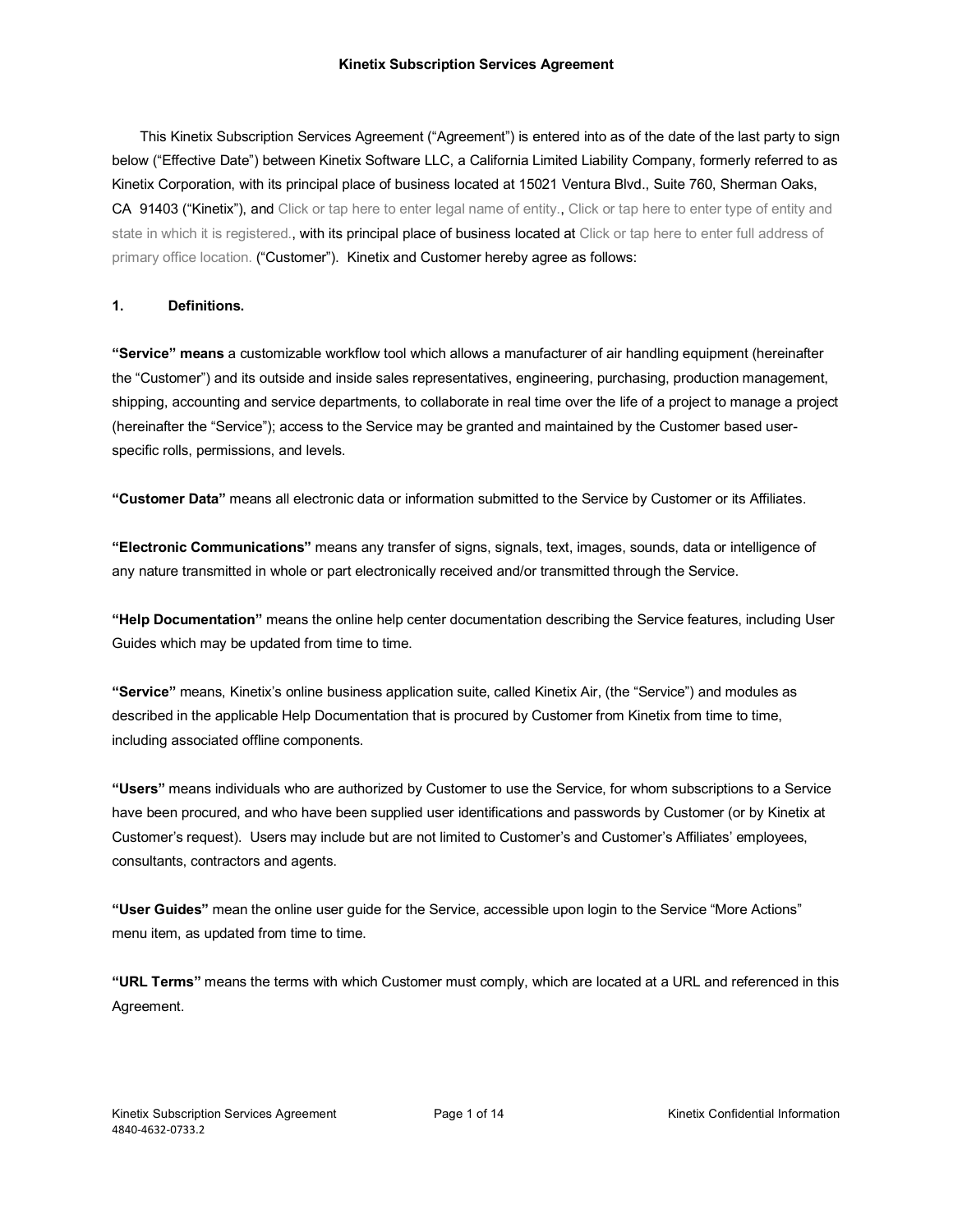**1. Use of the Service.** Subject to the terms and conditions of this Agreement and during the Term, Kinetix shall make the Service available to Customer solely for Customer's and its Registered Users' business operations. The terms of this Agreement shall apply to updates, and upgrades subsequently provided by Kinetix to Customer for the Service. Kinetix shall host the Service and may update the functionality, user interface, usability and other user documentation, training and educational information of, and relating to the Service from time to time in its sole discretion.

2.1 The Service is available to the number of Registered Users specified in Attachment A and for the fees due also specific in Attachment A. A "User" is an individual person (not a company—e.g. 5 people within the same company is 5 users).

**2. Restrictions.** Customer is responsible for all activities conducted under its User logins and for its Users' compliance with this Agreement. Customer shall not rent, resell, sublicense, or otherwise permit concurrent use of a single User login. Customer shall not and shall not permit any User or any third party to: (a) copy, translate, create a derivative work of, reverse engineer, reverse assemble, disassemble, or decompile the Service or any part thereof or otherwise attempt to discover any source code or modify the Service in any manner or form unless expressly permitted by Kinetix; (b) use unauthorized modified versions of the Service, including (without limitation) for the purpose of building a similar or competitive product or service or for the purpose of obtaining unauthorized access to the Service; (c) use the Service in a manner that is contrary to applicable law or in violation of any third party rights of privacy or intellectual property rights; (d) publish, post, upload or otherwise transmit Customer Data that contains any viruses, Trojan horses, worms, time bombs, corrupted files or other computer programming routines that are intended to damage, detrimentally interfere with, surreptitiously intercept or expropriate any systems, data, personal information or property of another; or (e) use or knowingly permit the use of any security testing tools in order to probe, scan or attempt to penetrate or ascertain the security of the Service.

**3. Term of Agreement.** The term of this Agreement shall be for 12 months commencing when signed by both parties and delivered ("Start Date") ("Initial Term"), unless otherwise earlier terminated. The Term shall be automatically extended for an additional 12 months (a "Renewal Term") (collectively "Term"). The Term shall be extended for successive Renewal Terms of one (1) year each, at the then current Subscription Fee unless either party provides written notice of non-renewal to the other at least thirty (30) days before such expiration.

### **4. Fees, Taxes. and Payment.**

**4.1 Fees and Payment.** Customer shall pay the Subscription Fee and Additional User Fee (if applicable) specified in Attachment A. The Fees for each Renewal Term shall be the then-current Kinetix pricing, and Attachment A is deemed to be automatically amended on each anniversary date to state the then-current Kinetix pricing. Additional Users, if any, and other items procured during a term will co-terminate with and be prorated through the then current end date.

**4.2. Taxes.** Kinetix Fees specified in Attachment A do not include any local, state, federal or foreign taxes, levies or duties of any nature, including value-added, sales use or withholding taxes ("Taxes"). Customer is responsible for paying all Taxes, excluding only taxes based on Kinetix's net income. If Kinetix has the legal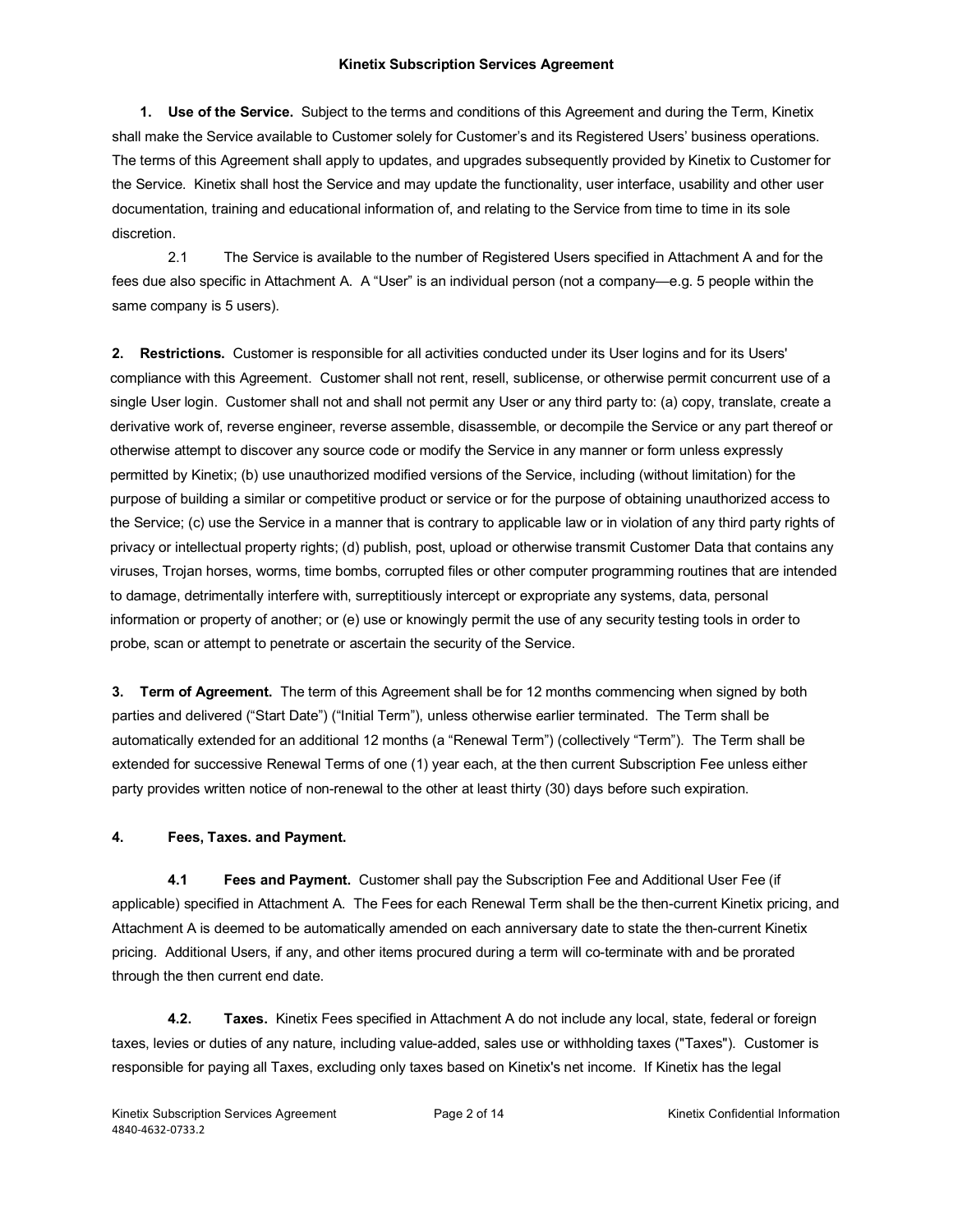obligation to pay Taxes for which Customer is responsible, Customer shall pay Kinetix the appropriate amount in addition to the Fees, unless Customer provides Kinetix with a valid tax exemption certificate authorized by the appropriate taxing authority.

**4.3. Late Payments.** Any late payments shall be subject to a service charge equal to 1.5% of the amount due (calculated on a monthly basis) or the maximum amount allowed by law, whichever is less.

## **5. Proprietary Rights.**

**5.1. Ownership of Customer Data.** As between Kinetix and Customer, all title and intellectual property rights in and to the Customer Data is owned exclusively by Customer.

**(a)** Kinetix shall maintain reasonable administrative, physical and technical safeguards for the protection, confidentiality and integrity of Customer Data.

(b) Customer acknowledges and agrees that in connection with Service, Kinetix as part of its standard Service offering makes daily backup copies of the Customer Data in Customer's account and stores and maintains such data for a period of time consistent with Kinetix standard business processes, which period shall not be less than one year.

**5.2. Kinetix Intellectual Property Rights.** Customer agrees that all rights, title and interest in and to all intellectual property rights in the Service are owned exclusively by Kinetix or its licensors. Except as provided in this Agreement, the license granted to Customer does not convey any rights in the Service, express or implied, or ownership in the Service or any intellectual property rights thereto. In addition, Kinetix shall have a royalty-free, worldwide, transferable, sub-licensable, irrevocable, and perpetual license to use or incorporate into the Service any suggestions, enhancement requests, recommendations or other feedback provided by Customer, including its Users, relating to the operation of the Service. Any rights not expressly granted herein are reserved by Kinetix. Kinetix service marks, logos and product and service names are marks of Kinetix, respectively (the "Kinetix Marks"). Customer agrees not to display or use the Kinetix Marks in any manner without Kinetix's express prior written permission.

**6. Terms of Use of the Service.** Customer agrees to the following terms:

**6.1. Customer Must Have Internet Access.** DSL, cable or another high-speed Internet connection is required for proper transmission of the Service. Customer is responsible for procuring and maintaining the network connections that connect the Customer network to the Service, including, but not limited to, "browser" software that supports Secure Socket Layer (SSL) protocol used by Kinetix, and to follow logon procedures for services that support such protocols. Kinetix is not responsible for notifying Customer of any upgrades, fixes or enhancements to any such software, or for any compromise of data transmitted across computer networks or telecommunications facilities (including but not limited to the Internet) which are not owned or operated by Kinetix. Kinetix assumes no responsibility for the reliability or performance of any connections as described in this Section.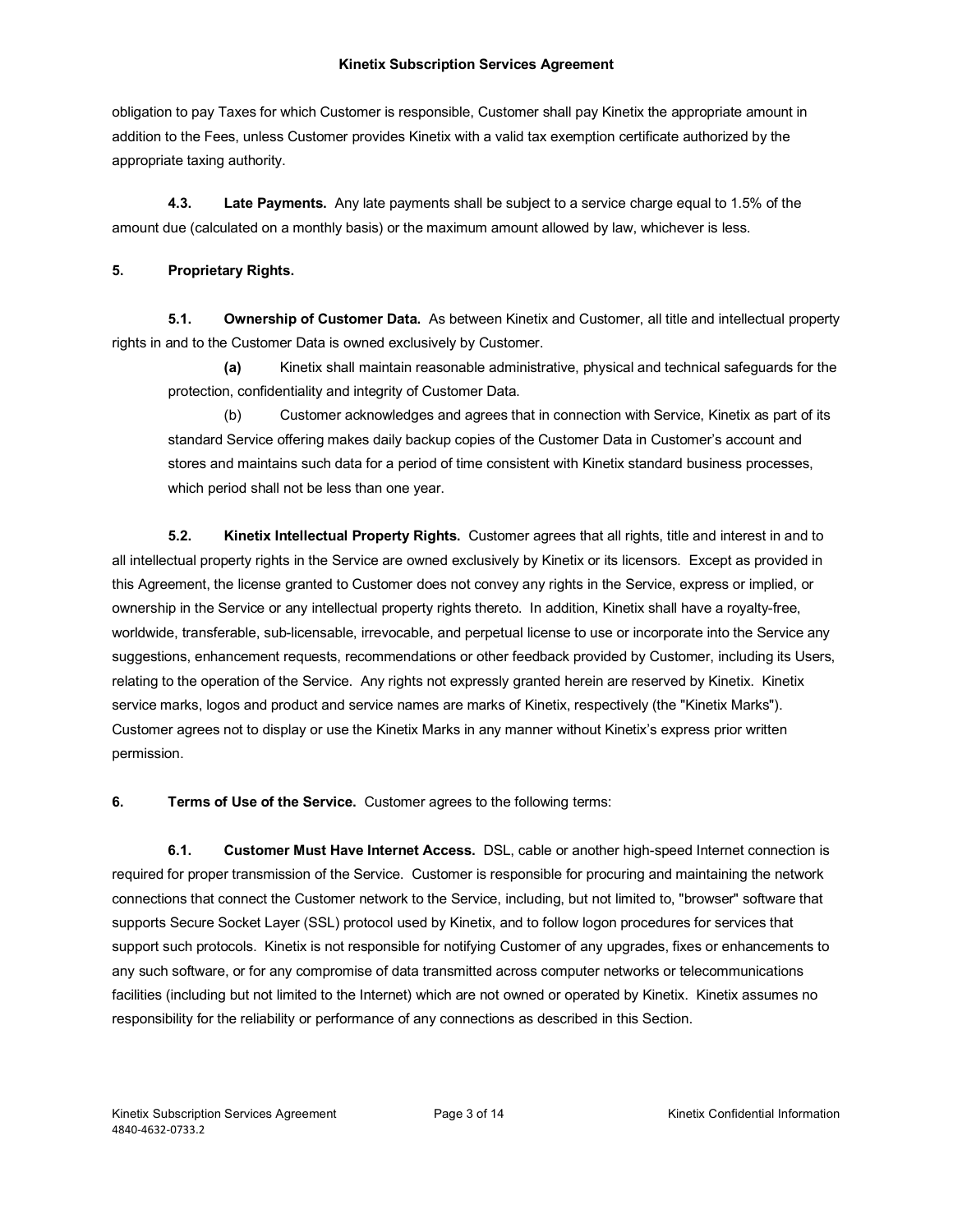**6.2. Accuracy of Customer's Contact Information.** Customer shall provide accurate, current and complete information on Customer's legal business name, address, email address and phone number, and maintain and promptly update this information if it should change.

**6.3. Email and Notices.** Customer shall provide an email address for communication and notice purposes relating to this Agreement. Customer agrees to accept emails from Kinetix at the e-mail address specified under Notice section below. Kinetix may provide any and all notices, statements, and other communications to Customer through either e-mail (or other electronic transmission) or by mail or express delivery service. Kinetix recommends that the main and billing contact email addresses be group addresses (such as billing@customer.com) so that notices are reviewed promptly and not delayed due to the absence of one individual. In addition, Kinetix may rely and act on all information and instructions provided to Kinetix from the e-mail address provided by Customer.

**6.4. Users: Passwords, Access and Notification.** Customer shall authorize access to and assign unique passwords and user names to each of its the Registered Users. User logins are for Registered Users and cannot be shared or used by more than one User, but any User login may be reassigned to another User as needed. Customer will be responsible for the confidentiality and use of User's passwords and user names. Customer will also be responsible for all Electronic Communications, including those containing business information, account registration, account holder information, financial information, Customer Data, and all other data of any kind contained within emails or otherwise entered electronically through the Service or under Customer's account. Kinetix will act as though any Electronic Communications it receives under Customer's passwords, user name, and/or account number will have been sent by Customer. Customer shall use commercially reasonable efforts to prevent unauthorized access to or use of the Service and shall promptly notify Kinetix of any unauthorized access or use of the Service and any loss or theft or unauthorized use of any User's password or name and/or Service account numbers.

**6.5. Customer's Conduct.** The Service allows Customer to send Electronic Communications directly to Kinetix and to and among third parties. Customer shall comply with all applicable local, state, federal, and foreign laws, treaties, regulations, and conventions in connection with its use of the Service, including without limitation those related to privacy and electronic communications legislation.

(a) Customer shall comply with the export laws and regulations of the United States and other applicable jurisdictions in using the Service and obtain any permits, licenses and authorizations required for such compliance. Without limiting the foregoing, (i) Customer represents that it is not named on any U.S. government list of persons or entities prohibited from receiving exports, (ii) Customer shall not permit Users to access or use the Service in violation of any U.S. export embargo, prohibition or restriction, and (iii) Customer shall comply with all applicable laws regarding the transmission of technical data exported from the United States and the country in which its Users are located.

(b) Except as permitted by this Agreement, no part of the Service may be copied, reproduced, distributed, republished, displayed, posted or transmitted in any form or by any means.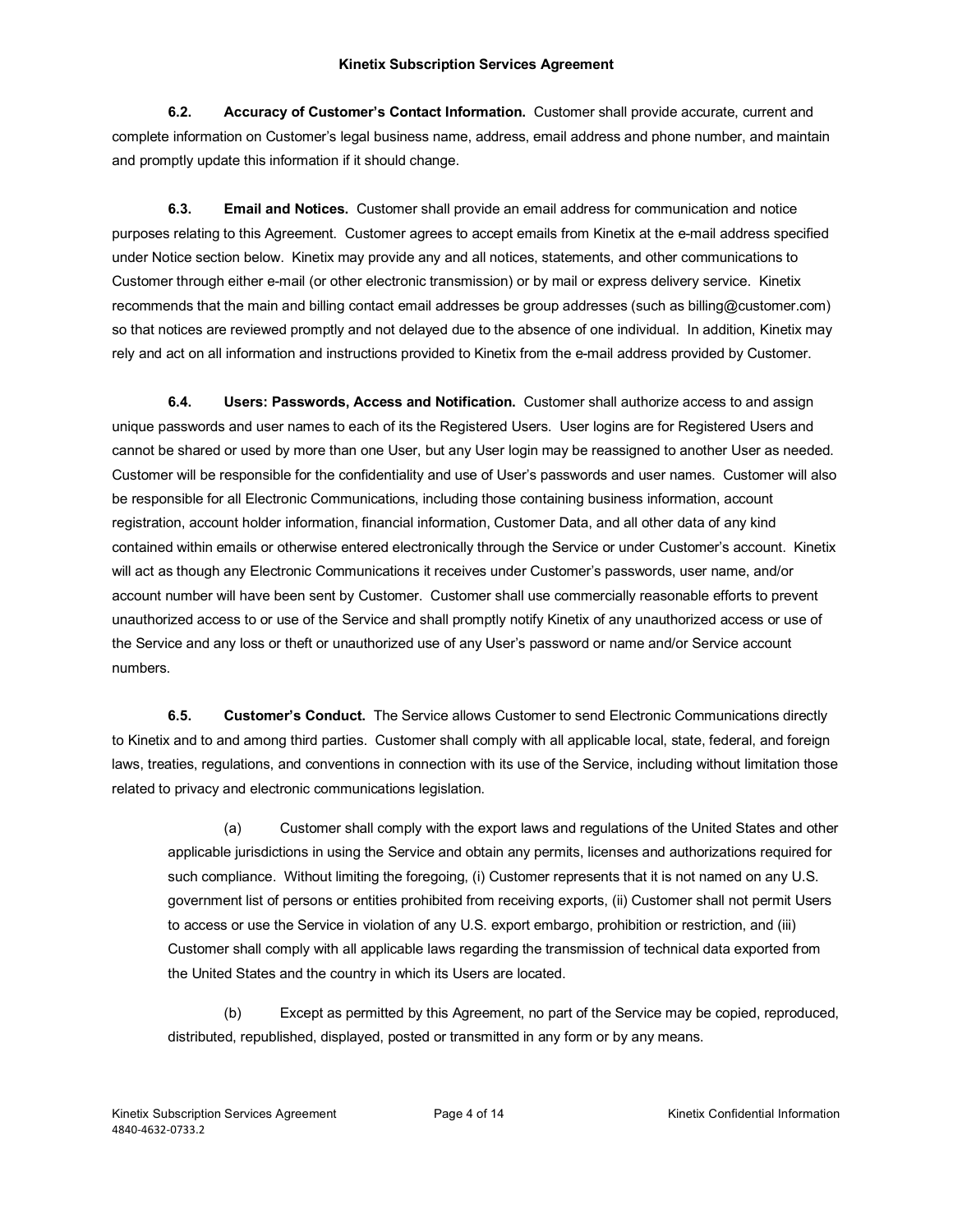**6.6** Customer agrees not to access the Service by any means other than through the interfaces that are provided by Kinetix. Customer shall not do any "mirroring" or "framing" of any part of the Service, or create Internet links to the Service which include log-in information, user names, passwords, and/or secure cookies. Customer will not in any way express or imply that any opinions contained in Customer's Electronic Communications are endorsed by Kinetix. Customer shall ensure that all access and use of the Service by Users is in accordance with the terms and conditions of this Agreement, including but not limited to those Users that are contractors and agents, and Customer's Affiliates. Any action or breach by any of such contractors, agents or Affiliates shall be deemed an action or breach by Customer and Customer waives all of those defenses that Customer may have as to why Customer should not be liable for Customer's contractors', agents' or Affiliates' acts, omissions and noncompliance with this Agreement.

**6.7. Transmission of Data.** Customer understands that the technical processing and transmission of Customer's Electronic Communications is fundamentally necessary to use of the Service. Customer expressly consents to Kinetix's interception and storage of Electronic Communications and/or Customer Data, and Customer acknowledges and understands that Customer's Electronic Communications will involve transmission over the Internet, and over various networks, only part of which may be owned and/or operated by Kinetix. Customer further acknowledges and understands that Electronic Communications may be accessed by unauthorized parties when communicated across the Internet, network communications facilities, telephone or other electronic means. Kinetix is not responsible for any Electronic Communications and/or Customer Data which are delayed, lost, altered, intercepted or stored during the transmission of any data whatsoever across networks not owned and/or operated by Kinetix, including, but not limited to, the Internet and Customer's local network.

## **7. Modifications; Discontinuation of Service.**

**7.1** To the Service. Kinetix may make modifications to the Service or particular components of the Service from time to time and will use commercially reasonable efforts to notify Customer of any material modifications. Kinetix reserves the right to discontinue offering the Service at the conclusion of Customer's thencurrent Term. Kinetix shall not be liable to Customer nor to any third party for any modification of the Service as described in this Section.

**7.2** To Applicable Terms. If Kinetix makes a material change to any applicable URL Terms, then Kinetix will notify Customer by either sending an email to the notification email address or posting a notice in the Administrator's instance of Customer's account. If the change has a material adverse impact on Customer and Customer does not agree to the change, Customer must so notify Kinetix within ten (10) days after receiving notice of the change. If Customer notifies Kinetix as required, then Customer will remain governed by the URL Terms in effect immediately prior to the change until the end of the then-current term for the affected Service. If the affected Service is renewed, it will be renewed under Kinetix's then current URL Terms.

## **8. Suspension/Termination.**

**8.1. Suspension for Non-payment.** Kinetix reserves the right to suspend Customer's and Users' access to and/or use of the Service if (i) any payment is due but unpaid, but only after Kinetix has provided Customer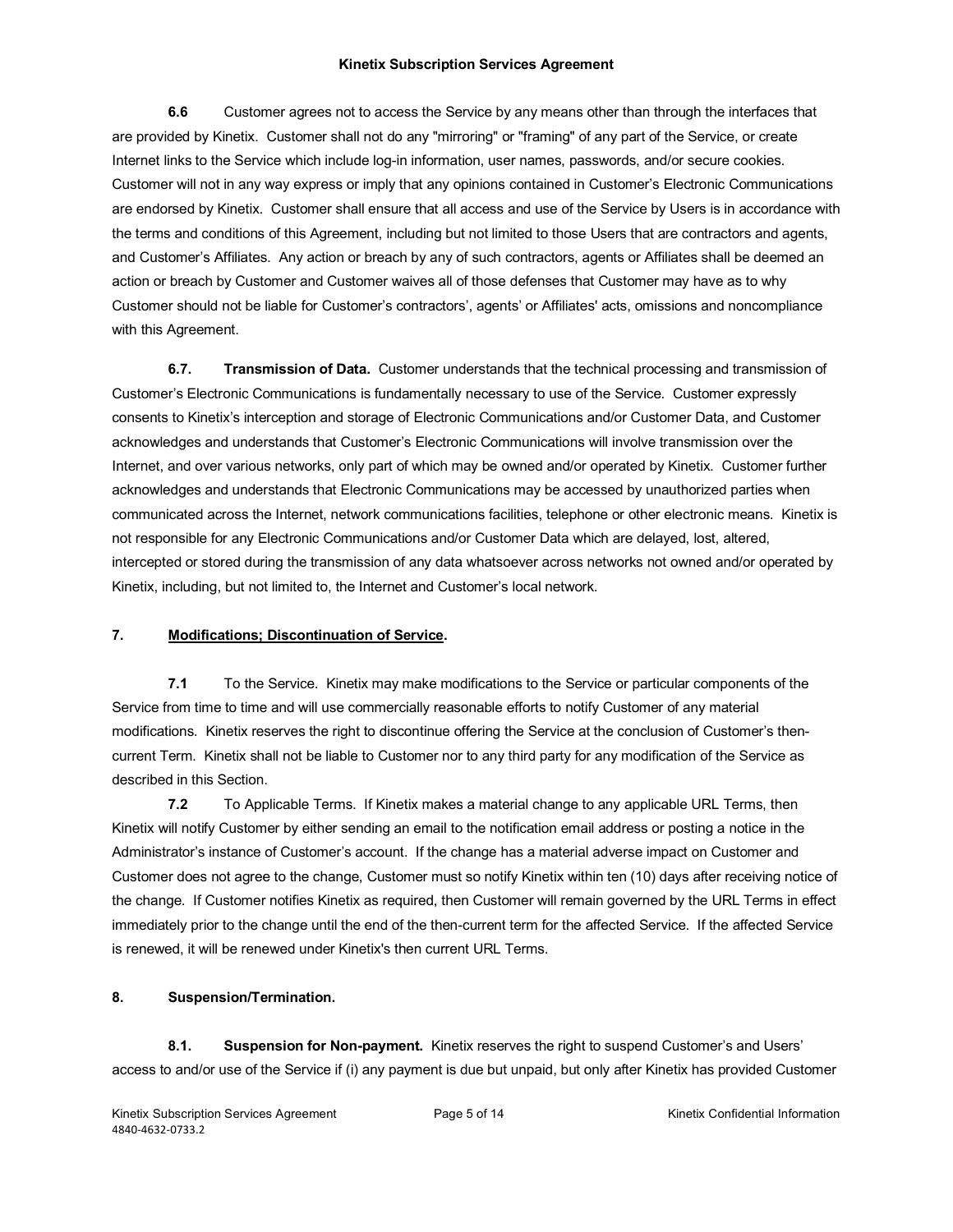notice of delinquency and at least ten (10) days have passed since the transmission of the notice, or (ii) at the end of a term if Customer has not paid for the renewal term. The suspension is for the entirety of the Service, and Customer understands that such suspension would, therefore, include no use by all Customer Users. Customer agrees that Kinetix shall not be liable to Customer or to any Customer User or other third party for any suspension of the Service pursuant to this Section.

**8.2. Suspension for Ongoing Harm.** Customer agrees that Kinetix may with reasonably contemporaneous telephonic notice to Customer suspend access to the Service if Kinetix reasonably concludes that Customer's Service is being used to engage in denial of service attacks, spamming, or illegal activity, and/or use of Customer's Service is causing immediate, material and ongoing harm to Kinetix or others. Customer agrees that Kinetix shall not be liable to Customer nor to any third party for any suspension of the Service under such circumstances as described in this Section.

**8.3.** Without limiting Kinetix right to suspend as noted above, either party may immediately terminate this Agreement in the event the other party commits a material breach of any provision of this Agreement which is not cured within thirty (30) days of written notice from the non-breaching party. Such notice by the complaining party shall expressly state all of the reasons for the claimed breach in sufficient detail so as to provide the alleged breaching party a meaningful opportunity to cure such alleged breach. Upon termination or expiration of this Agreement, Customer shall have no rights to continue use of the Service.

**8.4** If this Agreement is terminated by Customer for any reason other than a termination expressly permitted by this Agreement, then Kinetix shall be entitled to all of the fees due under this Agreement for the entire Term. If this Agreement is terminated as a result of Kinetix's breach of this Agreement, then Customer shall be entitled to a refund of the pro rata portion of any subscription fees paid by Customer to Kinetix under this Agreement for the terminated portion of the Term.

**8.5. Handling of Customer Data Upon Termination.** Customer agrees that following termination of Customer's use of the Service, Kinetix may immediately deactivate Customer's account and that following a reasonable period of not less than 60 days shall be entitled to delete Customer's account from Kinetix's "live" site. During this 60-day period and upon Customer's request, Kinetix will grant Customer limited access to the Service for several days for the sole purpose of permitting Customer to retrieve Customer Data, provided that Customer has paid in full all good faith undisputed amounts owed to Kinetix. Customer further agrees that Kinetix shall not be liable to Customer nor to any third party for any termination of Customer access to the Service or deletion of Customer Data.

**9. Kinetix's Support.** As part of the Service, Kinetix will provide Customer with Help Documentation and other online resources to assist Customer in its use of the Service. Kinetix also offers optional and "for fee" training classes, professional services consultation and support services. Additionally, Kinetix will provide Customer email and phone call back support when needed for issues not addressed in Help Documentation and during regular business hours exclusive of nationally recognized holidays.

### **10. Confidentiality.**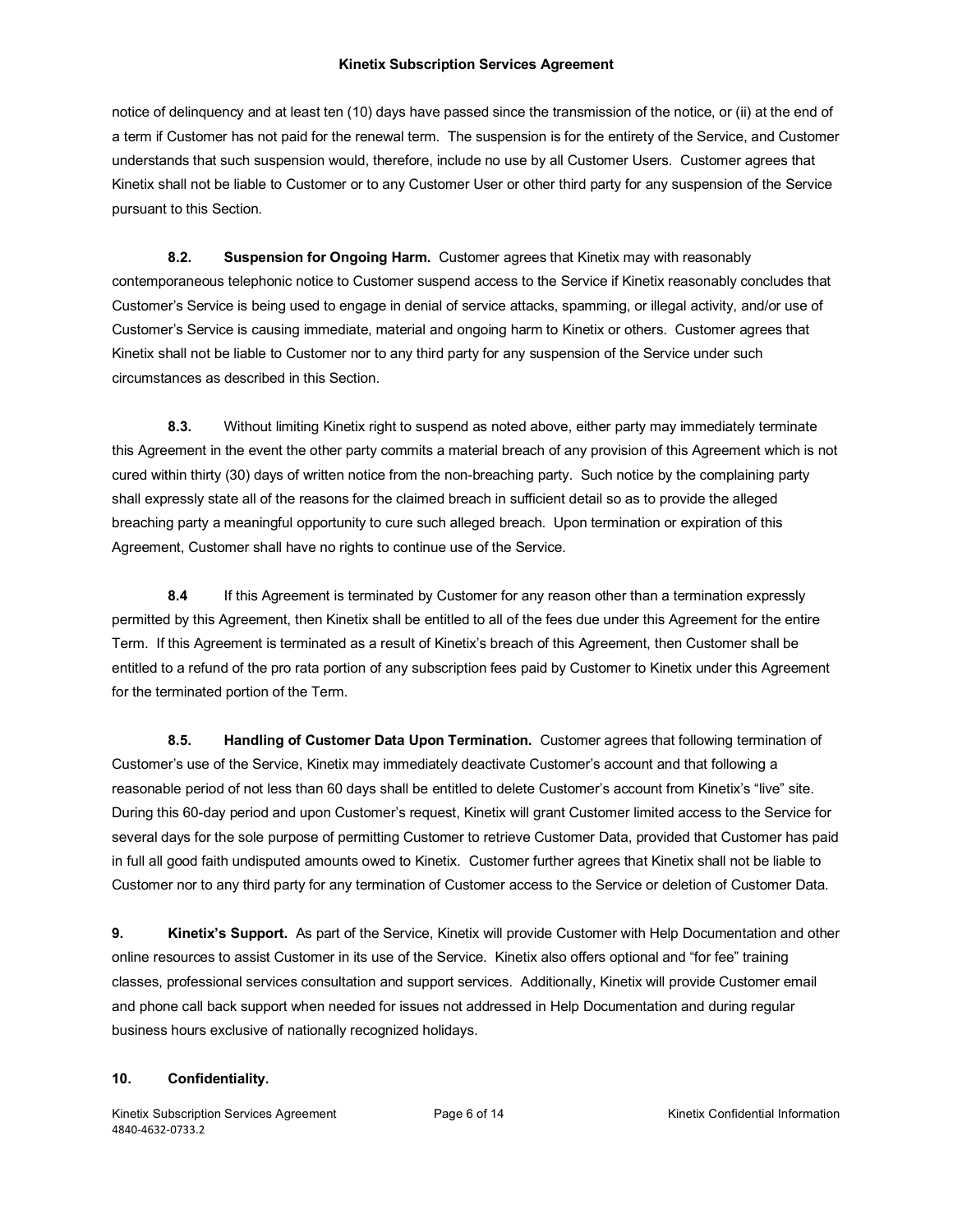For purposes of this Agreement, "Confidential Information" shall include the terms of this Agreement, Customer Data, each party's proprietary technology, business processes and technical product information, designs, issues, all communication between the Parties regarding the Service and any information that is clearly identified in writing at the time of disclosure as confidential. Notwithstanding the foregoing, Confidential Information shall not include information which: (1) is known publicly; (2) is generally known in the industry before disclosure; (3) has become known publicly, without fault of the Receiving Party; (4) the Receiving Party becomes aware of from a third party not bound by non-disclosure obligations to the Disclosing Party and with the lawful right to disclose such information to the Receiving Party; or (5) is aggregate data regarding use of Kinetix's products and services that does not contain any personally identifiable or Customer-specific information.

Each party agrees: (a) to keep confidential all Confidential Information; (b) not to use or disclose Confidential Information except to the extent necessary to perform its obligations or exercise rights under this Agreement or as directed by Customer; (c) to protect the confidentiality thereof in the same manner as it protects the confidentiality of similar information and data of its own and to make Confidential Information available to authorized persons only on a "need to know" basis. Either party may disclose Confidential Information on a need to know basis to its contractors and service providers who have executed written agreements requiring them to maintain such information in strict confidence and use it only to facilitate the performance of their services in connection with the performance of this Agreement. Notwithstanding the foregoing, this Section will not prohibit the disclosure of Confidential Information to the extent that such disclosure is permitted by law or order of a court or other governmental authority or regulation.

## **11. Warranties.**

**11.1. Warranty of Functionality.** Kinetix warrants that: (i) the Service will achieve in all material respects the functionality described in the Help Documentation applicable to the Service, and (ii) such functionality of the Service will not be materially decreased during the Term. Customer's sole and exclusive remedy for Kinetix's breach of this warranty shall be that Kinetix shall use commercially reasonable efforts to modify the Service to achieve in all material respects the functionality described in the Help Documentation and if Kinetix is unable to restore such functionality, Customer shall be entitled to terminate the Agreement and receive a pro-rata refund of the subscription fees paid under the Agreement for its use of the Service for the terminated portion of the Term. Kinetix shall have no obligation with respect to a warranty claim unless notified of such claim within sixty (60) days of the first instance of any material functionality problem. The warranties set forth in this Section are made to and for the benefit of Customer only. Such warranties shall only apply if the applicable Service has been utilized in accordance with the Help Documentation, this Agreement and applicable law.

**11.2. Disclaimer of Warranties.** EXCEPT AS STATED IN WARRANTY SECTION, KINETIX DOES NOT REPRESENT THAT CUSTOMER'S USE OF THE SERVICE WILL BE TIMELY, UNINTERRUPTED OR ERROR-FREE OR THAT THE SERVICE WILL MEET CUSTOMER'S REQUIREMENTS OR THAT ALL ERRORS IN THE SERVICE AND/OR DOCUMENTATION WILL BE CORRECTED OR THAT THE OVERALL SYSTEM THAT MAKES THE SERVICE AVAILABLE (INCLUDING BUT NOT LIMITED TO THE INTERNET, OTHER TRANSMISSION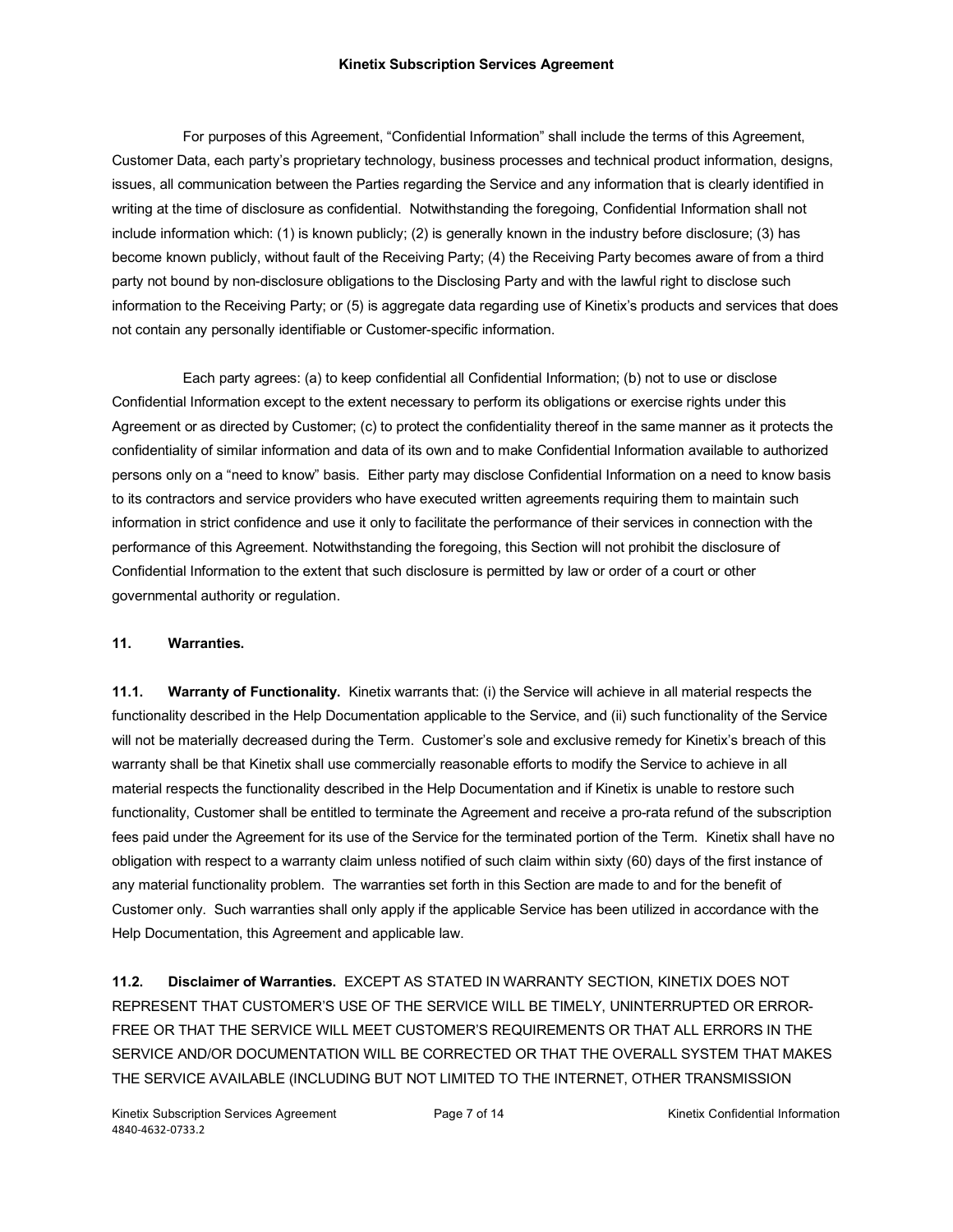NETWORKS, AND CUSTOMER'S LOCAL NETWORK AND EQUIPMENT) WILL BE FREE OF VIRUSES OR OTHER HARMFUL COMPONENTS. THE WARRANTIES STATED IN WARRANTY SECTION ABOVE ARE THE SOLE AND EXCLUSIVE WARRANTIES OFFERED BY KINETIX. THERE ARE NO OTHER WARRANTIES OR CONDITIONS, EXPRESS OR IMPLIED, INCLUDING WITHOUT LIMITATION, THOSE OF MERCHANTABILITY, SATISFACTORY QUALITY, FITNESS FOR A PARTICULAR PURPOSE OR NON-INFRINGEMENT OF THIRD PARTY RIGHTS. EXCEPT AS STATED IN TERM OF SERVICE AND WARRANTY SECTIONS ABOVE, THE SERVICE IS PROVIDED TO CUSTOMER ON AN "AS IS" AND "AS AVAILABLE" BASIS, AND IS FOR COMMERCIAL USE ONLY. CUSTOMER ASSUMES ALL RESPONSIBILITY FOR DETERMINING WHETHER THE SERVICE OR THE INFORMATION GENERATED THEREBY IS ACCURATE OR SUFFICIENT FOR CUSTOMER'S PURPOSES.

# **12 Limitations of Liability.**

**12.1. Exclusion of Consequential Damages.** CUSTOMER AGREES THAT THE CONSIDERATION WHICH KINETIX IS CHARGING HEREUNDER DOES NOT INCLUDE CONSIDERATION FOR ASSUMPTION BY KINETIX OF THE RISK OF CUSTOMER'S INCIDENTAL OR CONSEQUENTIAL DAMAGES. IN NO EVENT SHALL EITHER PARTY BE LIABLE TO ANYONE FOR LOST PROFITS OR REVENUE OR FOR INCIDENTAL, CONSEQUENTIAL, PUNITIVE, COVER, SPECIAL, RELIANCE OR EXEMPLARY DAMAGES, OR INDIRECT DAMAGES OF ANY TYPE OR KIND HOWEVER CAUSED, WHETHER FROM BREACH OF WARRANTY, BREACH OR REPUDIATION OF CONTRACT, NEGLIGENCE, OR ANY OTHER LEGAL CAUSE OF ACTION FROM OR IN CONNECTION WITH THIS AGREEMENT (AND WHETHER OR NOT THE PARTY HAS BEEN ADVISED OF THE POSSIBILITY OF SUCH DAMAGES TO THE MAXIMUM EXTENT PERMITTED BY LAW), OR OTHERWISE SHALL IN NO EVENT EXCEED THE DIRECT DAMAGE LIMITATIONS AS SET FORTH IN LIMITATION OF LIABILITY SECTION BELOW.

**12.2. Limitations on Liability.** Except with regard to amounts due under this Agreement, and a party's breach of Confidentiality Section, the maximum liability of either party to any person, firm or corporation whatsoever arising out of or in the connection with any license, use or other employment of the Service, whether such liability arises from any claim based on breach or repudiation of contract, breach of warranty, negligence, tort, statutory duty, or otherwise, shall in no case exceed the equivalent of 12 months of subscription fees applicable at the time of the event, and in the event of a breach of Confidentiality Section of this Agreement, such maximum liability of either party shall be an amount equal to three (3) times the equivalent of 12 months of subscription fees applicable at the time of the event. Notwithstanding the previous sentence, neither party shall be liable to the other party to the extent such liability would not have occurred but for the other party's failure to comply with the terms of this Agreement. The essential purpose of this provision is to limit the potential liability of the parties arising from this Agreement. The parties acknowledge that the limitations set forth in this Section are integral to the amount of fees charged in connection with making the Service available to Customer and that, were Kinetix to assume any further liability other than as set forth herein, such fees would be set substantially higher.

**12.3. Exceptions.** THE LIMITATIONS OF LIABILITY SET FORTH IN THIS ENTIRE LIMITATION OF LIABILITY SECTION SHALL NOT APPLY TO EITHER PARTY'S INDEMNITY OBLIGATIONS EXCEPT AS SET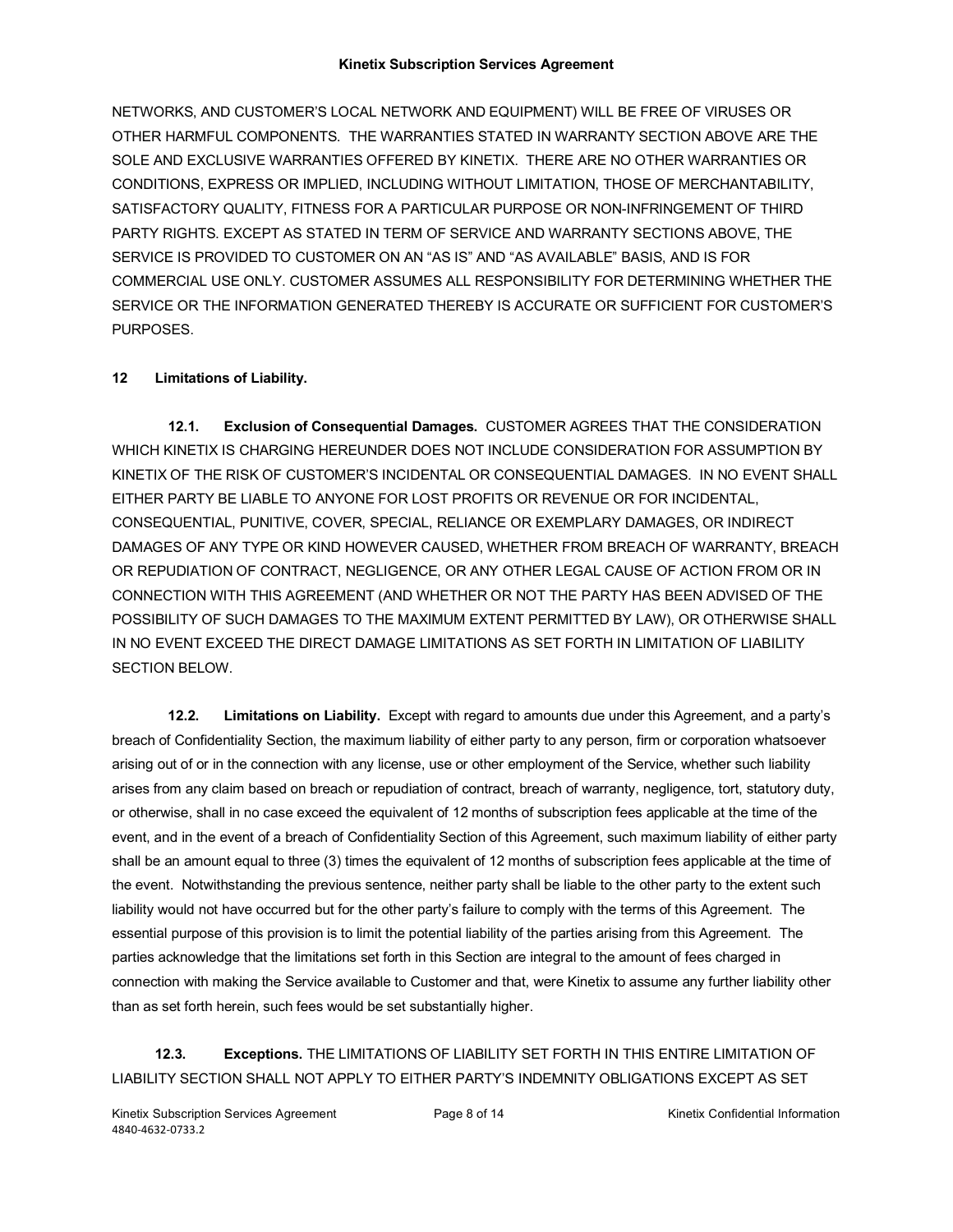FORTH IN INDEMNIFICATION SECTION BELOW. Certain states and/or jurisdictions do not allow the exclusion of implied warranties or limitations of liability for incidental or consequential damages, so the exclusions set forth above may not apply to Customer.

## **13. Indemnification.**

**13.1. Infringement.** Kinetix shall, at its own expense and subject to the limitations set forth in this Section, defend Customer from and against any and all allegations, threats, claims, suits, and proceedings brought by third parties (collectively "Claims") alleging that the Service, as used in accordance with this Agreement, infringes third party copyrights, trade secrets or trademarks and shall hold Customer harmless from and against liability, damages, and costs finally awarded or entered into in settlement (including, without limitation, reasonable attorneys' fees) (collectively, "Losses") to the extent based upon such a Claim.

Excluded from the above indemnification obligations are Claims to the extent arising from (a) use of the Service in violation of this Agreement or applicable law, (b) use of the Service after Kinetix notifies Customer to discontinue use because of an infringement claim, (c) modifications to the Service not made by Kinetix, or (d) use of the Service in combination with any software, application or service made or provided other than by Kinetix.

If a Claim of infringement as set forth above is brought or threatened, Kinetix shall, at its sole option and expense, use commercially reasonable efforts either (a) to procure a license that will protect Customer against such Claim without cost to Customer; (b) to modify or replace all or portions of the Service as needed to avoid infringement, such update or replacement having substantially similar or better capabilities; or (c) if (a) and (b) are not commercially feasible, terminate the Agreement and refund to the Customer a pro-rata refund of the subscription fees paid for under the Agreement for the terminated portion of the Term. The rights and remedies granted Customer under this Section state Kinetix's entire liability, and Customer's exclusive remedy, with respect to any claim of infringement of the intellectual property rights of a third party.

**13.2. Disclosure of Customer Data.** Kinetix shall, at its own expense and subject to the limitations set forth in this Indemnification Section, defend Customer from and against any Claims that arise out of or result directly from Kinetix's gross negligence or willful misconduct in preventing unauthorized access to confidential Customer Data, as determined by a court of competent jurisdiction in connection with a Claim alleging a breach of confidentiality, and shall hold Customer harmless from and against liability for any Losses to the extent based upon such Claims.

When Kinetix is at fault but such fault does not rise to the level of gross negligence or willful misconduct, Kinetix shall, at its own expense and subject to the limitations set forth in this Indemnification Section and the amount of liability set forth in Limitations on Liability Section applicable in the event of a breach of Confidentiality Section, defend Customer from and against any Claims, and shall hold Customer harmless from and against liability for any Losses to the extent based upon Claims, arising out of or relating to Kinetix's breach of Confidentiality Section of this Agreement. Provided that Kinetix complies with this Indemnification Section, Customer shall be entitled as its sole and exclusive remedy to terminate the Agreement and receive a pro-rata refund of the subscription fees paid for under the

Kinetix Subscription Services Agreement **Page 9 of 14** All Page 9 of 14 Kinetix Confidential Information 4840-4632-0733.2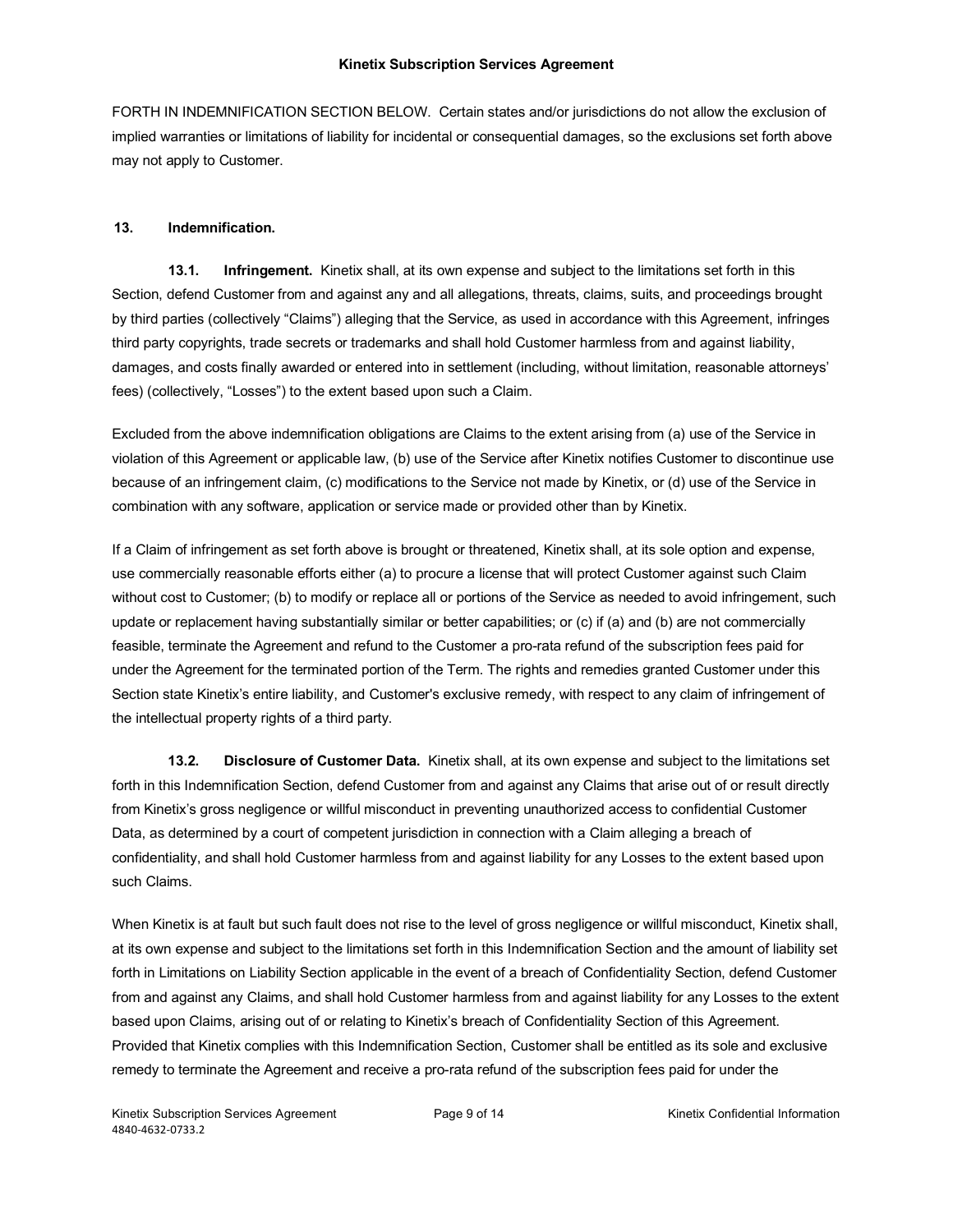Agreement for the terminated portion of the Term.

**13.3. Customer's Indemnity.** Customer shall, at its own expense and subject to the limitations set forth in this Indemnification Section, defend Kinetix from and against any and all Claims (i) alleging that the Customer Data or any trademarks or service marks other than Kinetix Marks, or any use thereof, infringes the intellectual property rights or other rights, or has caused harm to a third party, or (ii) arising out of Customer's breach of Customer's Lawful Conduct or Confidentiality Section and shall hold Kinetix harmless from and against liability for any Losses to the extent based upon such Claims.

**13.4. Indemnification Procedures and Survival**. In the event of a potential indemnity obligation under this Indemnification Section, the indemnified party shall: (i) promptly notify the indemnifying party in writing of such Claim; (ii) allow the indemnifying party to have sole control of its defense and settlement; and (iii) upon request of the indemnifying party, cooperate in all reasonable respects, at the indemnifying party's cost and expense, with the indemnifying party in the investigation, trial, and defense of such Claim and any appeal arising therefrom. The indemnification obligations under this Indemnification Section are expressly conditioned upon the indemnified party's compliance with this Indemnification Section except that failure to notify the indemnifying party of such Claim shall not relieve that party of its obligations under this Indemnification Section but such Claim shall be reduced to the extent of any damages attributable to such failure. The indemnification obligations contained in this Indemnification Section shall survive termination of this Agreement for one year.

### **14. Governing Law and Arbitration.**

**14.1** This Agreement, and all matters arising out of or relating to this Agreement, shall be governed by the substantive laws of the State of California.

**14.2** Any dispute, claim or controversy arising out of or relating to this Contract or the breach, termination, enforcement, interpretation or validity thereof, including the determination of the scope or applicability of this agreement to arbitrate, shall be determined by binding arbitration in the JAMS offices in Los Angeles, California, before three arbitrators, all of whom shall be retired judges. Unless the parties agree on the arbitrators, each party shall select one arbitrator from the JAMS panel of neutrals and the third arbitrator shall be selected jointly by the parties or if the parties do not agree then designated at random by JAMS. The arbitration shall be conducted according to the JAMS Comprehensive Arbitration Rules and Procedures, or, if the amount in controversy is less than \$250,000.00, the JAMS Streamlined Arbitration Rules and Procedures. Judgment on the Award may be entered in any court having jurisdiction. This clause shall not preclude parties from seeking provisional remedies in aid of arbitration from a court of appropriate jurisdiction. The initial filing fee and any interim fees shall be borne equally by the parties. The cost of the arbitration for contract claims, excluding legal fees and costs, shall be borne by the losing party or in such proportion as the arbitrator shall decide. Each party shall bear their own legal fees and costs.

**15. General Provisions.** This Agreement shall inure to benefit and bind the parties hereto, their successors and assigns, but neither party may assign this Agreement without written consent of the other, except that Kinetix may assign without consent to a related entity or the successor of all or substantially all of the assignor's business or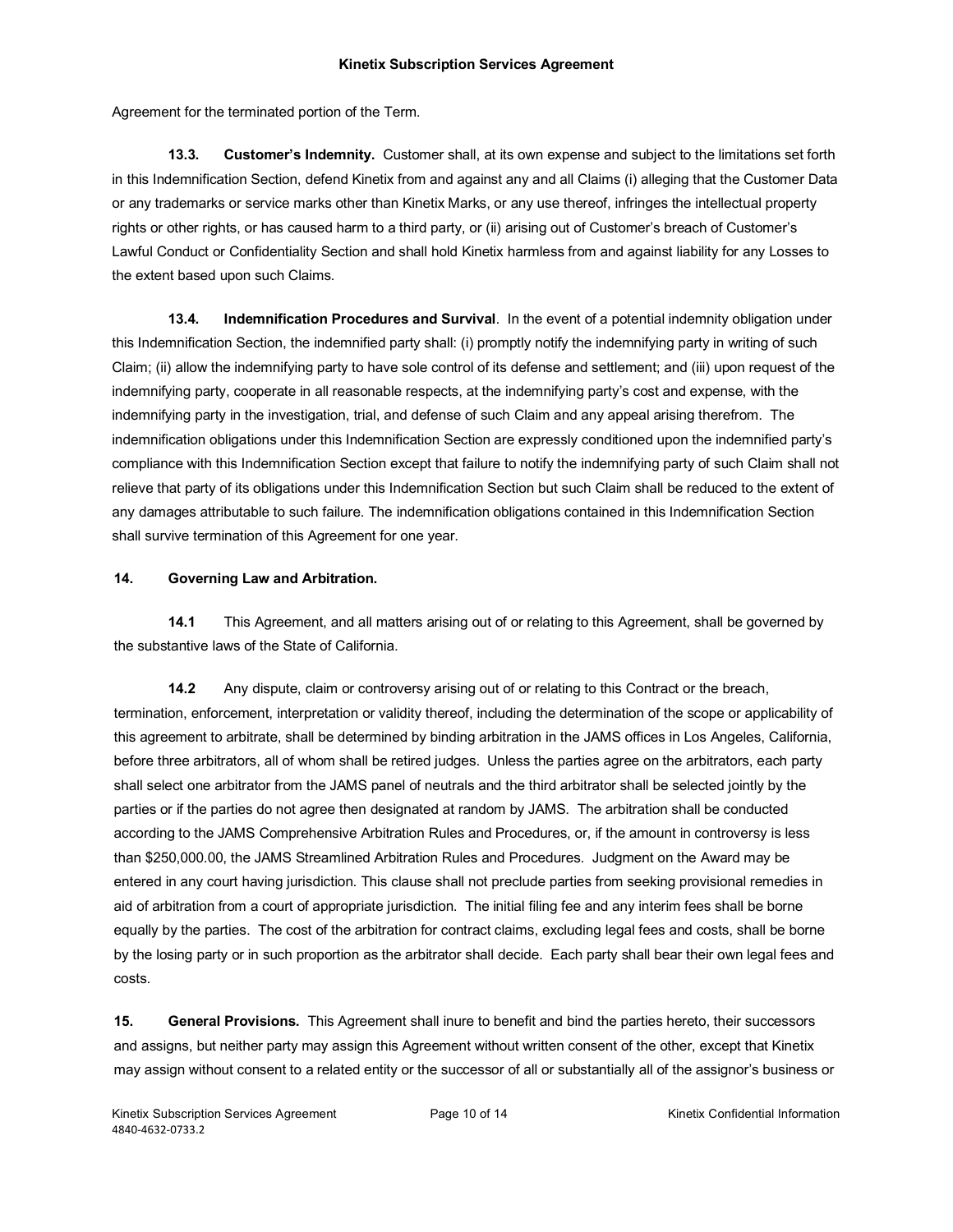assets to which this Agreement relates. There are no third-party beneficiaries to this Agreement. This Agreement does not create any joint venture, partnership, agency, or employment relationship between the parties, although Kinetix reserves the right to name Customer as a user of the Service. This Agreement, including all exhibits and/or Order Forms, shall constitute the entire understanding between Customer and Kinetix and is intended to be the final and entire expression of their agreement. The parties expressly disclaim any reliance on any and all prior discussions, emails, RFP's and/or agreements between the parties. There are no other verbal agreements, representations, warranties undertakings or other agreements between the parties. Under no circumstances will the terms, conditions or provisions of any purchase order, invoice or other administrative document issued by Customer in connection to this Agreement be deemed to modify, alter or expand the rights, duties or obligations of the parties under, or otherwise modify, this Agreement, regardless of any failure of Kinetix to object to such terms, provisions, or conditions. The Agreement shall not be modified, or amended, except as expressly set forth herein, or in writing and signed or accepted electronically by the party against whom the modification, amendment or waiver is to be asserted, or by a properly executed Order Form. Notwithstanding the above, after execution of this Agreement, and during the electronic provisioning of Customer's account, Customer will be presented with the requirement to "agree" to a click through agreement pertaining to "Terms of Service for Kinetix Applications" before Customer's account can be successfully provisioned. Kinetix hereby expressly agrees that upon execution of this Agreement such "Terms of Service for Kinetix Applications" shall be considered null and void and shall not apply in any manner to this Agreement. This Agreement shall be governed in accordance with the laws of the State of California and any controlling U.S. federal law and excluding the Uniform Computer Information Transactions Act (UCITA). Any disputes, actions, claims or causes of action arising out of or in connection with this Agreement (or the Service) shall be subject to the exclusive jurisdiction of the state and federal courts located in California and must be brought in state or federal courts located in Los Angeles County, California, as permitted by law. In the event of any litigation of any controversy or dispute arising out of or in connection with this Agreement, its interpretations, its performance, or the like, the prevailing party shall be awarded reasonable attorneys' fees and/or costs. Customer shall compensate Kinetix (including reimbursement of costs) for responding to any request from a third party for records relating to Customer or a User's use of the Service. Such requests can be a lawful search warrant, court order, subpoena, other valid legal order, or written consent from the User permitting the disclosure. If any provision is held by a court of competent jurisdiction to be contrary to law, such provision shall be eliminated or limited to the minimum extent necessary so that this Agreement shall otherwise remain in full force and effect. A waiver of any breach under this Agreement should not constitute a waiver of any other breach or future breach. Neither party shall be liable for any loss or delay (including failure to meet the service level commitment) resulting from any force majeure event, including, but not limited to, acts of God, fire, natural disaster, terrorism, labor stoppage (other than those involving Kinetix employees), internet service provider failures or delays, civil unrest, war or military hostilities, criminal acts of third parties, and any payment date or delivery of Service date shall be extended to the extent of any delay resulting from any force majeure event. Sections 4.1, 4.2, 4.3, 5, 8.5, 8, 11.2, 12, 13, 14, and 15 shall survive the termination or expiration of this Agreement. This Agreement may be executed in counterparts and/or by facsimile or electronic signature and if so executed shall be equally binding as an original copy of this Agreement executed in ink by both parties.

This Agreement may signed in counterpart**.** An electronic signature shall have the same effect as a manual signature.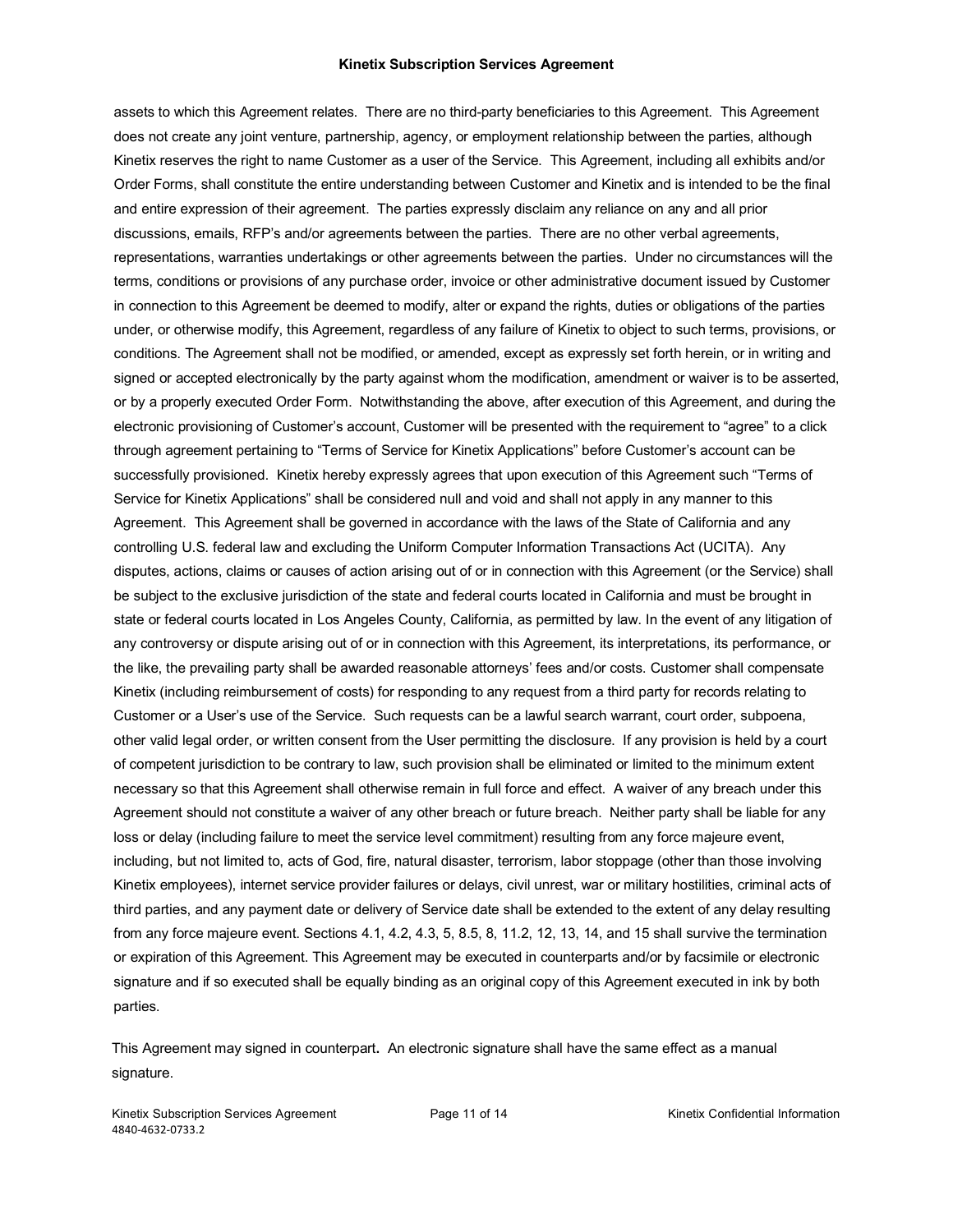### **16. Notice**

Notice for any matter under this agreement shall be sent by email, by mail, or by courier delivery service (such as FedEx or UPS, or the like). Each party agrees and accepts delivery by any common electronic means. If sent electronically the sending party shall maintain proof of transmission. Notice sent electronically are deemed received 1 hour from transmission; if sent by mail are deemed received three days after the last pick up time from deposit in a post box; notice sent by courier service is deemed received on the date the service delivers the notice.

- **16.1** Notice to Kinetix shall be delivered to: 15021 Ventura Blvd., Suite 760, Sherman Oaks, CA 91403 email: sevag@kinetix-corp.com
- **16.2** Notice to Customer shall be delivered to: Click or tap here to enter Customer Notice delivery mailing address. email:Click or tap here to enter Customer Notice delivery email address.

THE PARTIES ACKNOWLEDGE THAT THEY HAVE READ THIS AGREEMENT, UNDERSTAND IT AND AGREE TO BE BOUND BY ITS TERMS. THE PERSON WHOSE SIGNATURE APPEARS ON BEHALF OF EACH HAS BEEN AUTHORIZED TO SIGN. IF THE PERSON SIGNING BELOW AS CUSTOMER IS ENTERING INTO THIS AGREEMENT ON BEHALF OF A COMPANY OR OTHER LEGAL ENTITY, SUCH PERSON REPRESENTS THAT HE OR SHE HAS THE AUTHORITY TO BIND SUCH ENTITY TO THESE TERMS AND CONDITIONS.

| <b>CUSTOMER</b> | KINETIX     |
|-----------------|-------------|
| By:             | By:         |
| Print Name:     | Print Name: |
| Title:          | Title:      |
| Company:        | Company:    |
| Date:           | Date:       |
|                 |             |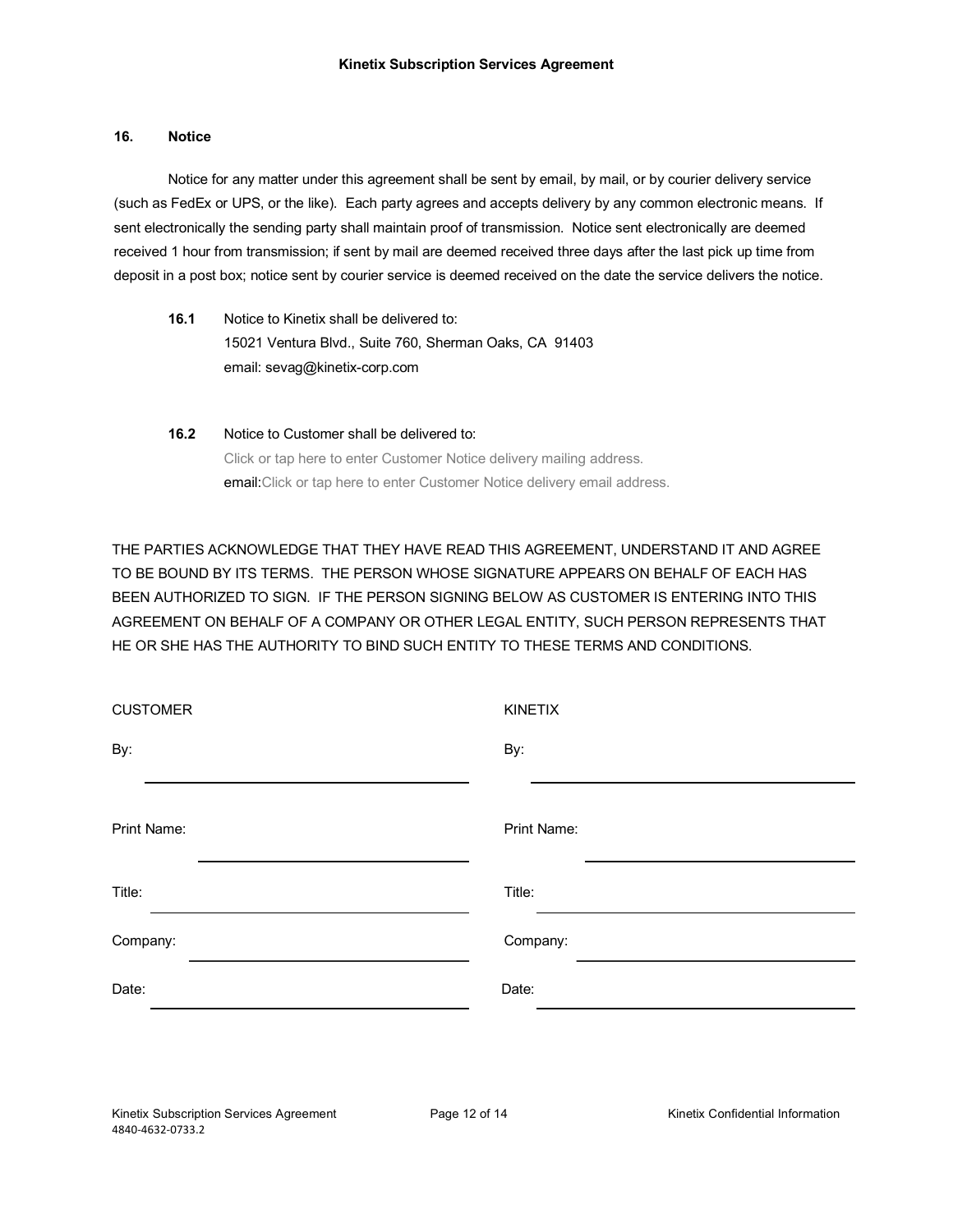## Attachments

A Fees